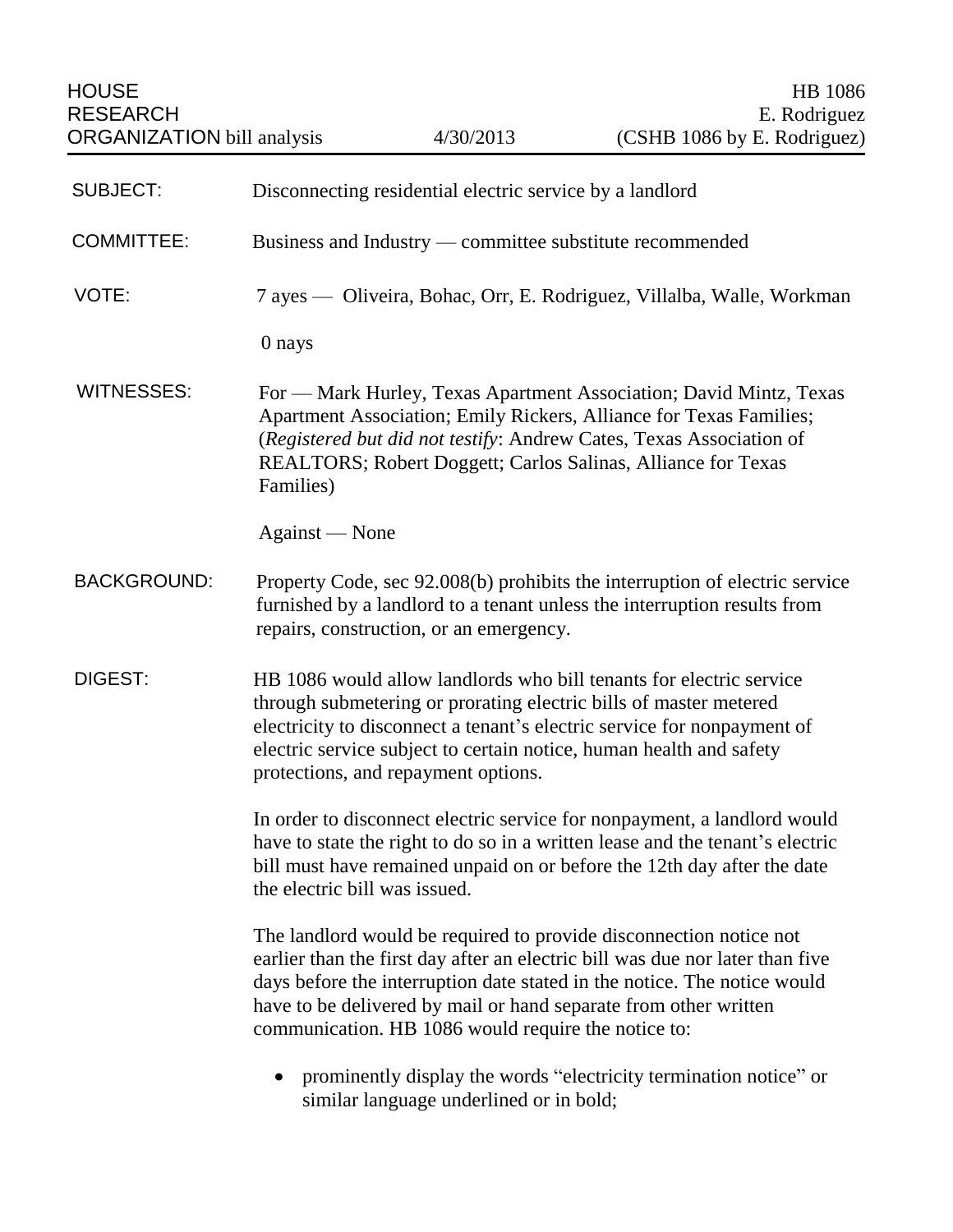- specify the date that electric service will be interrupted;
- note the location where the tenant could go during the landlord's normal business hours to make arrangement to pay the bill to avoid electric service interruption;
- include the amount that would have to be paid to avoid the interruption of electric service;
- provide a statement that the tenant's electric payment could not be applied to rent or other amount owned under the lease;
- include a statement that the landlord could not evict a tenant for failure to pay an electric bill when the landlord had interrupted service unless the tenant failed to pay for the electric service after two days, exclusive of weekends and state and federal holidays; and
- describe the tenant's right to avoid the interruption of service if the interruption would cause the tenant to become seriously ill or more seriously ill.

The landlord, at the same time that electric service was interrupted, would again provide notice to the tenant by hand delivery or attached to the tenant's door. That notice would be required to contain the statements described above, except that it would specify the date the electricity was interrupted instead of the date on which it would be interrupted.

Unless a tenant requested discontinuation or a dangerous condition existed, the landlord would not be able to interrupt electric service on a day on which the landlord or a representative was not available to receive payment or on the day before the landlord or representative was not available to receive payment.

Landlords would be prohibited from discounting service on a day on which the preceding day's temperature did not rise above freezing and the temperature was predicted by the nearest National Weather Service report to remain at or below freezing for the next 24 hours. Landlords would be prohibited from discontinuing service on days on which the National Weather Service had issued a heat advisory for the county of the premises, or had issued such an advisory in one of the two preceding days.

CSHB 1086 would prohibit landlords from disconnecting electric service for a limited time if they had been notified by the tenant that they were seriously ill or would become seriously ill, the tenant had provided a written statement from certain health care practitioners stating that the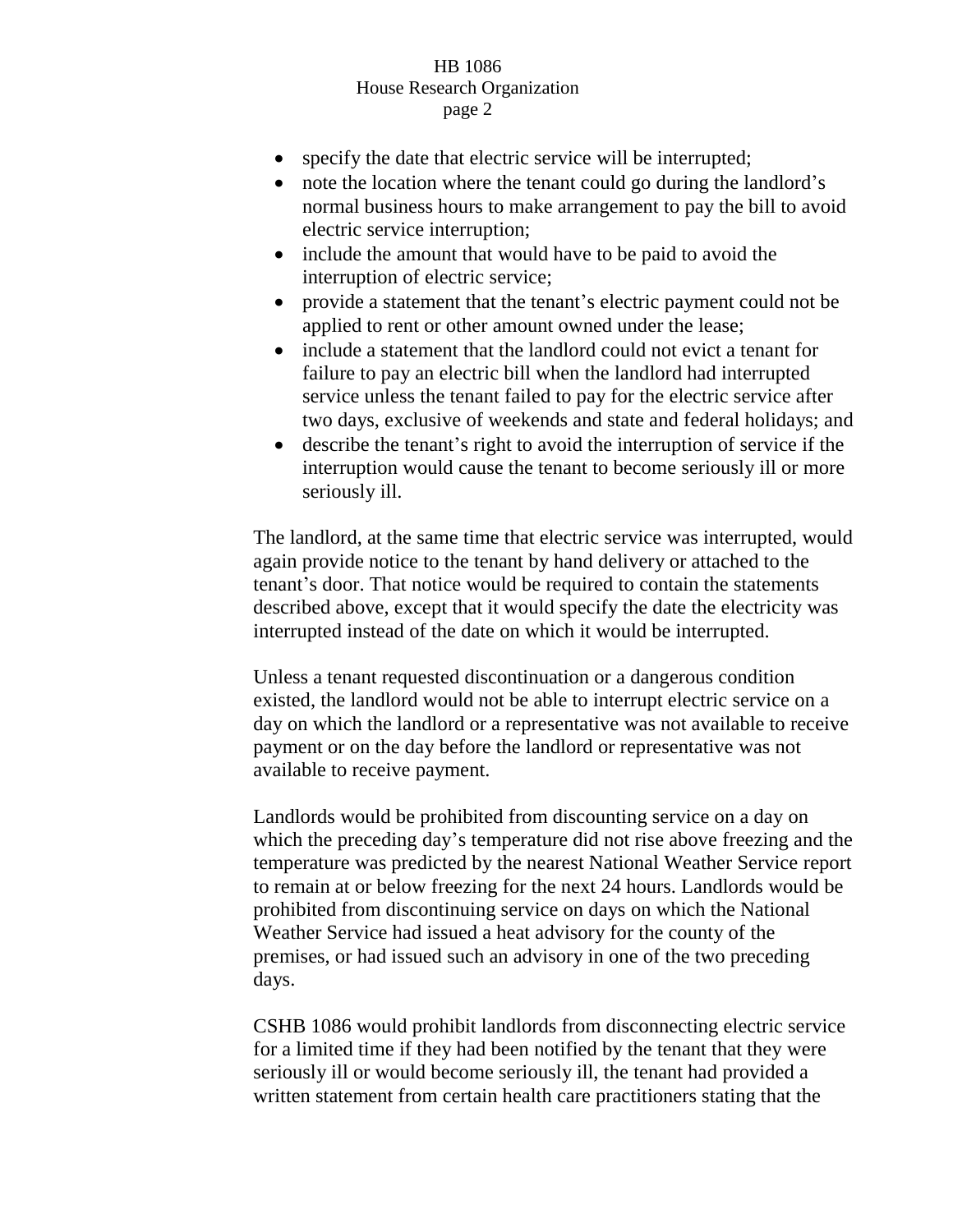person would become seriously ill or more seriously ill if the electric service was interrupted, and had entered into a deferred payment plan. CSHB 1086 would prohibit landlords from the disconnection of electric service to individuals described above before the 63rd day after those circumstances were established or an earlier date agreed to by the landlord and tenant.

Deferred payment plans would have to be in writing, allow the tenant to pay the outstanding electric bill in installments that extended beyond the due date of the next electric bill, and provide that the delinquency was paid in three equal installments over a period of three electric service billing cycles.

Landlords would be prohibited from interrupting electric service to a tenant after the landlord received some form of notification that an energy assistance provider was forwarding sufficient payment to continue the electric service.

The bill would require landlords to restore electric service within two hours of receiving payment for a delinquency or a tenant entered into a deferred payment plan.

Landlords would be prohibited from disconnecting electric service for:

- a delinquency incurred by a prior tenant;
- failure to pay non-electric bills, rents, or other fees;
- failure to pay electric bills six or more months delinquent; or

 failure of a tenant to pay a bill in which the tenant was disputing the charge, unless the landlord had conducted an investigation and reported the results in writing to the tenant.

CSHB 1086 would prohibit landlords from applying payment made by a tenant to avoid the interruption of electric service or to reestablish electric service to rent or any other amounts owed under the lease.

The bill would prohibit landlords from evicting tenants for failure to pay electric bills unless the tenant had failed to pay for the electric service after the electric service had been interrupted for at least two days, exclusive of weekends and holidays.

Landlords would be allowed to charge a reconnection fee if the dollar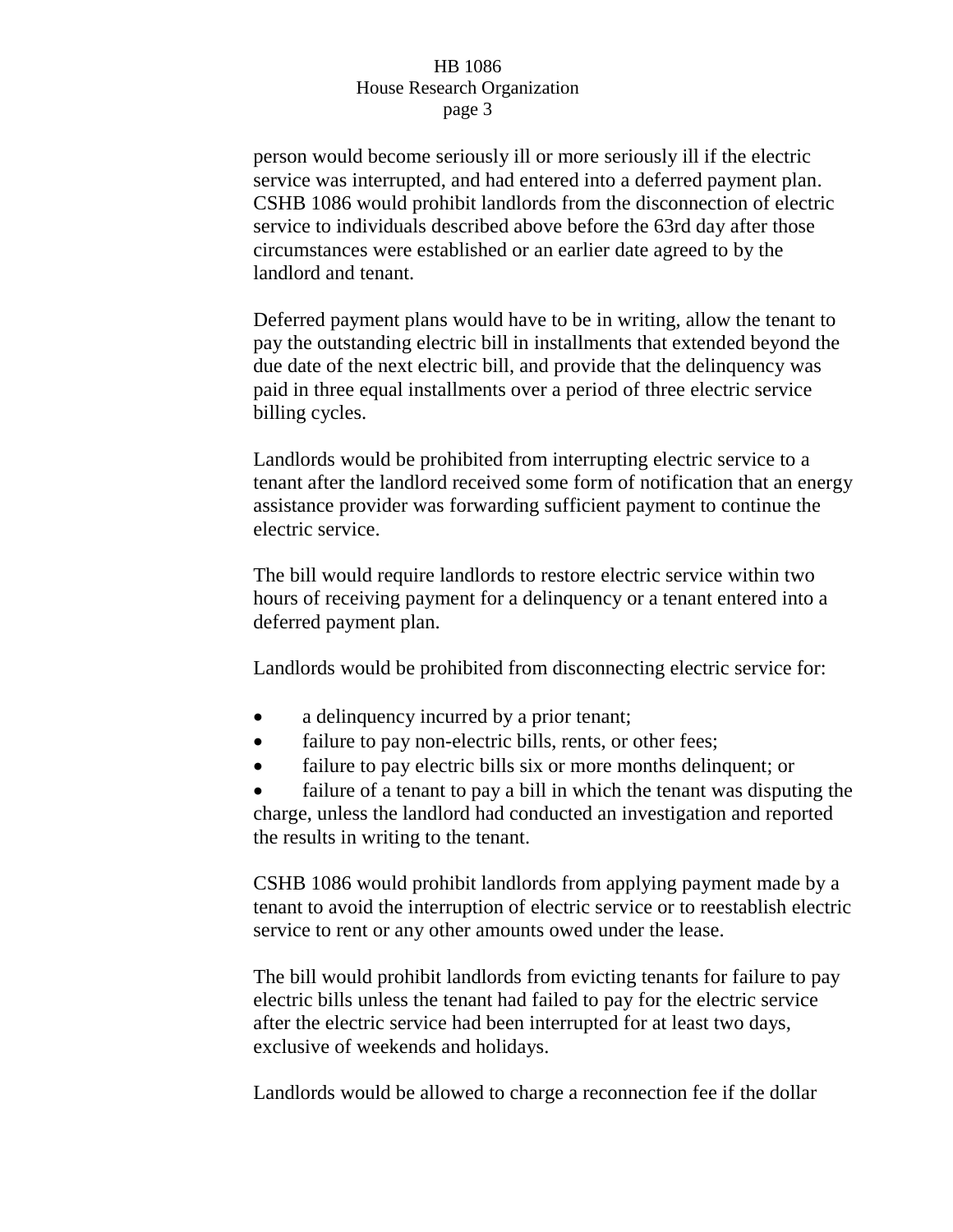|                           | amount of the fee was agreed upon in the lease. The reconnection fee<br>would have to be computed based on the average cost to the landlord<br>associated with reconnection, but could not exceed \$10. A reconnection<br>fee could not be applied to a deferred payment plan.                                                                                                                                                                                                                                                                                                                                                                                                                                                                                                                                                                                                                                                                                 |
|---------------------------|----------------------------------------------------------------------------------------------------------------------------------------------------------------------------------------------------------------------------------------------------------------------------------------------------------------------------------------------------------------------------------------------------------------------------------------------------------------------------------------------------------------------------------------------------------------------------------------------------------------------------------------------------------------------------------------------------------------------------------------------------------------------------------------------------------------------------------------------------------------------------------------------------------------------------------------------------------------|
|                           | CSHB 1086 would change the penalties for landlords who violated<br>Property Code sec. 92.008 "Interruption of Utilities." The bill would raise<br>the penalty for violations from one month's rent plus \$500 to one month's<br>rent plus \$1,000, reasonable attorney fees, court costs, less delinquent<br>rents or other sums for which the tenant was liable to the landlord.                                                                                                                                                                                                                                                                                                                                                                                                                                                                                                                                                                              |
|                           | CSHB 1086 would take effect September 1, 2013, and would affect only<br>electric bills that became delinquent on or after that date.                                                                                                                                                                                                                                                                                                                                                                                                                                                                                                                                                                                                                                                                                                                                                                                                                           |
| <b>SUPPORTERS</b><br>SAY: | CSHB 1086 is pro-tenant, pro-landlord legislation that has been endorsed<br>by the representatives of apartment owners and tenants' rights<br>organizations. The bill is intended to clean-up legislation (CSHB 882 by<br>E. Rodriguez) enacted by 81st Legislature that prevented landlords from<br>disconnecting utilities, but left them with eviction as the only remedy for<br>tenants who did not pay electric bills.                                                                                                                                                                                                                                                                                                                                                                                                                                                                                                                                    |
|                           | The bill would apply to about 5 percent of the rental properties in the state<br>in which the electric bill is paid by the landlord, and the landlord then bills<br>the tenant for electricity. These types of apartment complexes have not<br>been constructed since the 1970s. Although the bill technically could<br>apply to single family residences and duplexes, these typically are metered<br>by a utility company, not a landlord.                                                                                                                                                                                                                                                                                                                                                                                                                                                                                                                   |
|                           | CSHB 1086 would protect landlord rights. Currently, the only recourse a<br>landlord has when tenants do not pay their electric bills is eviction. If<br>landlords decided not to use the interruption-of-service options described<br>in HB 1086, the bill would not prevent them from pursuing their legal<br>rights to address past due electric bills, including pursuing claims in small<br>claims court, applying a charge for the past due electric bill against the<br>tenant's deposit, or seeking eviction. Eviction costs both the tenant and<br>landlord, as does nonpayment of electric bills. If one tenant fails to pay an<br>electric bill, landlords are forced to make up for the lost revenue through<br>an increase in rents or a decrease in service. CSHB 1086 would allow the<br>landlord to take the intermediate step of disconnecting the tenant's<br>electricity for nonpayment of electricity bills, thus benefitting the landlord, |

the affected tenant who was not evicted, and the other tenants.